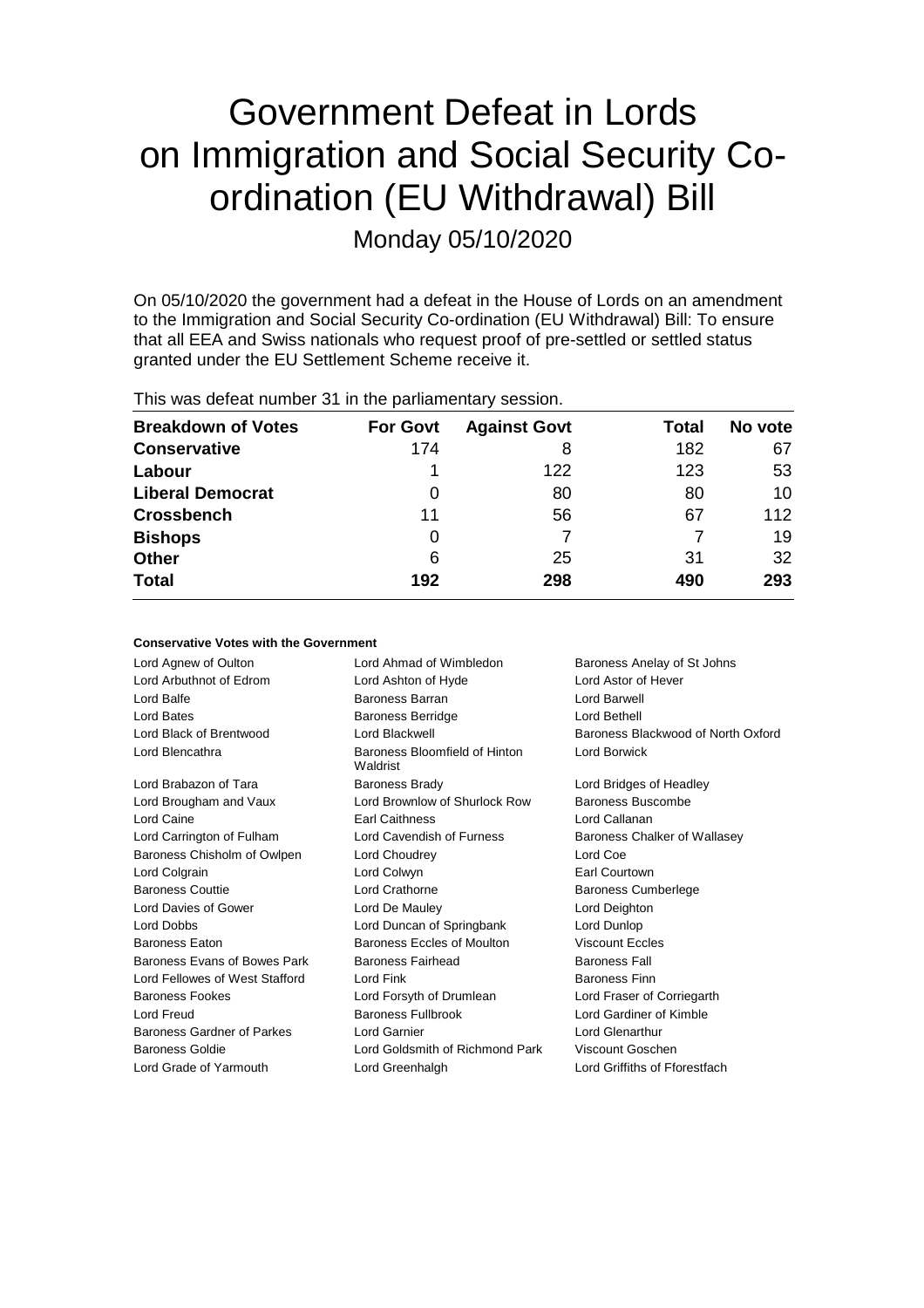**Conservative Votes against the Government** Lord Grimstone of Boscobel Lord Hague of Richmond Viscount Hailsham<br>
Lord Hamilton of Epsom Lord Haselhurst Lord Haselhurst Lord Havward Lord Hamilton of Epsom Lord Haselhurst Lord Hayward Lord Henley Lord Herbert of South Downs Baroness Hodgson of Abinger Lord Hodgson of Astley Abbotts Lord Howard of Lympne Lord Howard of Rising Earl Howe Lord Howell of Guildford Lord Hunt of Wirral Baroness Jenkin of Kennington Lord Jopling Corporation Lord Keen of Elie Lord King of Bridgwater **Lord Kirkham** Lord Kirkham Lord Kirkhope of Harrogate Lord Lamont of Lerwick Lord Lang of Monkton Lord Lansley Lord Leigh of Hurley **Earl Lindsay** Earl Lindsay **Lord Lingfield** Marquess of Lothian **Lord Lucas** Lord Lucas **Lord Mackay of Clashfern** Lord Mancroft **Baroness Manzoor Baroness Manzoor** Lord Marland Lord Marlesford **Lord McColl of Dulwich Baroness McGregor-Smith** Baroness McGregor-Smith Lord McInnes of Kilwinning Lord McLoughlin Baroness Meyer Baroness Mobarik **Baroness Mone** Baroness Mone Duke of Montrose Baroness Morgan of Cotes Baroness Morris of Bolton Lord Moylan Lord Moynihan **Baroness Neville-Jones** Baroness Neville-Rolfe Baroness Newlove Baroness Nicholson of Winterbourne Baroness Noakes Lord Northbrook Lord Norton of Louth Lord O'Shaughnessy Lord Parkinson of Whitley Bay Baroness Penn **Lord Pickles** Baroness Pidding Lord Popat Lord Porter of Spalding Lord Rana **Lord Ranger Lord Ranger Baroness Rawlings Lord Ranger Baroness Rawlings** Lord Reay Baroness Redfern Lord Renfrew of Kaimsthorn Viscount Ridley **Communist Communist Communist Communist Communist Communist Communist Communist Communist Communist Communist Communist Communist Communist Communist Communist Communist Communist Communist Communist Commu** Lord Rose of Monewden Baroness Sanderson of Welton Lord Sarfraz Lord Sassoon **Baroness Sater** Baroness Sater Baroness Scott of Bybrook Baroness Seccombe Lord Selkirk of Douglas Lord Sherbourne of Didsbury Lord Shinkwin Earl Shrewsbury Baroness Stedman-Scott Lord Sterling of Plaistow Lord Strathclyde **Baroness Stroud** Baroness Sugg Lord Taylor of Holbeach Lord Trefgarne Viscount Trenchard Lord True Lord Tugendhat Viscount Ullswater **Lord Vaizey of Didcot** Baroness Vere of Norbiton Baroness Verma Lord Vinson Lord Wakeham Lord Wei **Lord Wharton of Yarm** Cord Whatby Lord Whitby Lord Willetts Baroness Williams of Trafford Lord Wolfson of Aspley Guise Baroness Wyld Lord Young of Cookham Viscount Younger of Leckie

## Baroness Altmann Lord Cormack Baroness McIntosh of Pickering

Lord Naseby Lord Polak Lord Randall of Uxbridge Baroness Shackleton of Belgravia Lord Wasserman

#### **Labour Votes with the Government** Lord Watts

### **Labour Votes against the Government**

- Lord Bach Baroness Bakewell Lord Bassam of Brighton Lord Berkeley **Baroness Blower Baroness Blower Lord Blunkett** Lord Boateng Lord Bradley Lord Brooke of Alverthorpe Lord Browne of Ladyton Baroness Bryan of Partick Lord Campbell-Savours Lord Clark of Windermere Baroness Cohen of Pimlico Lord Collins of Highbury Lord Desai **Baroness Donaghy** Lord Donoughue Baroness Drake Lord Dubs Lord Eatwell Lord Elder Lord Faulkner of Worcester Lord Filkin
- Lord Allen of Kensington Lord Alli

# Lord Anderson of Swansea Baroness Andrews Baroness Armstrong of Hill Top Baroness Chakrabarti Viscount Chandos Baroness Clark of Kilwinning Baroness Corston Baroness Crawley Lord Davidson of Glen Clova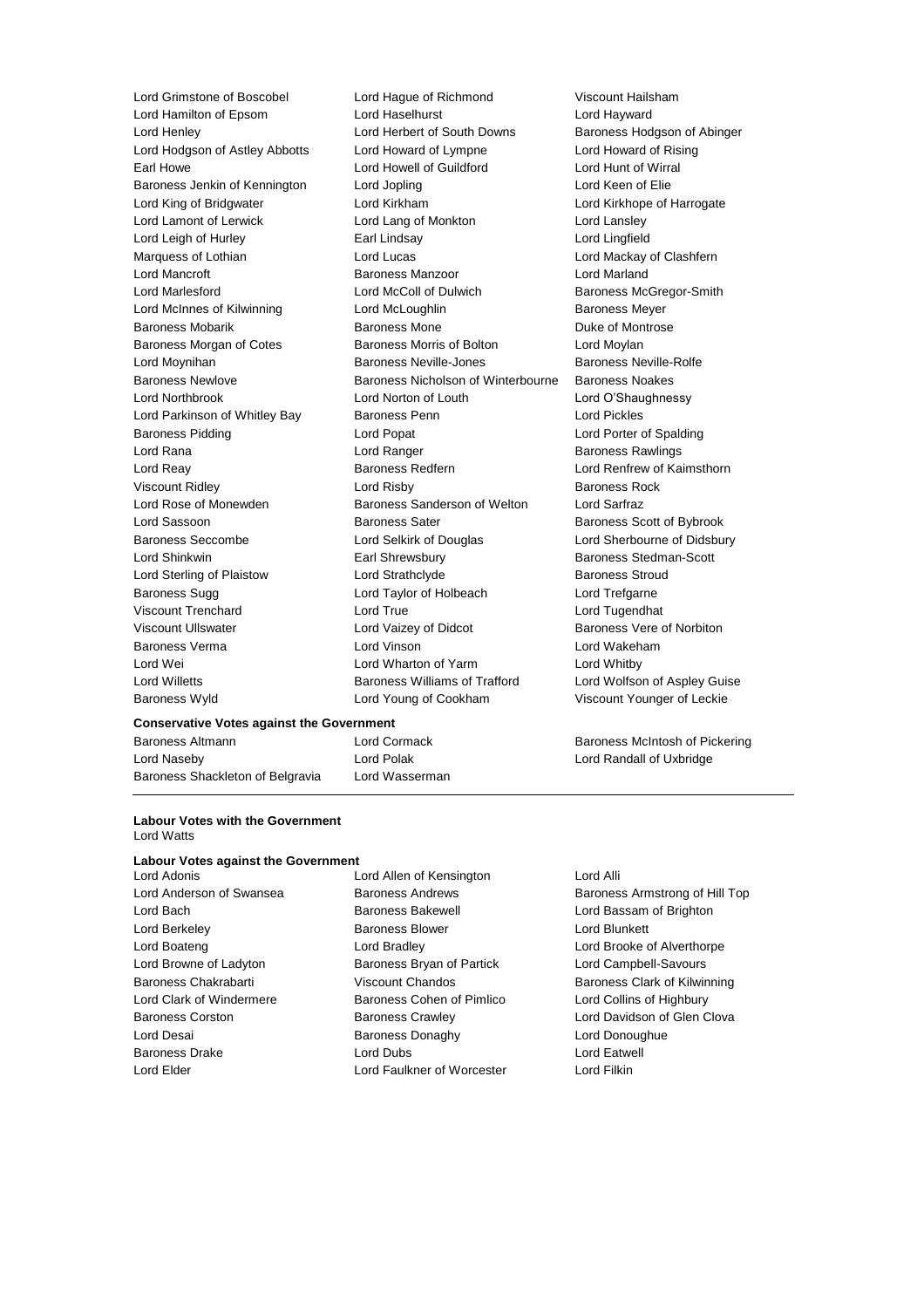| Lord Foulkes of Cumnock         | <b>Baroness Gale</b><br><b>Baroness Golding</b> |                                 |  |
|---------------------------------|-------------------------------------------------|---------------------------------|--|
| <b>Baroness Goudie</b>          | Lord Grantchester                               | Lord Griffiths of Burry Port    |  |
| Lord Grocott                    | Lord Harris of Haringey                         | Lord Haskel                     |  |
| Lord Haughey                    | Lord Haworth                                    | Baroness Hayter of Kentish Town |  |
| Baroness Healy of Primrose Hill | Lord Hendy                                      | <b>Baroness Henig</b>           |  |
| Baroness Hilton of Eggardon     | Lord Hollick                                    | Lord Howarth of Newport         |  |
| Lord Hoyle                      | Baroness Hughes of Stretford                    | Lord Hunt of Kings Heath        |  |
| Baroness Jones of Whitchurch    | Lord Jordan                                     | Lord Judd                       |  |
| Lord Kennedy of Southwark       | Baroness Kingsmill                              | Lord Knight of Weymouth         |  |
| Baroness Lawrence of Clarendon  | Lord Layard                                     | Lord Lennie                     |  |
| Lord Levy                       | Baroness Liddell of Coatdyke                    | Lord Liddle                     |  |
| Lord Lipsey                     | Baroness Lister of Burtersett                   | Lord MacKenzie of Culkein       |  |
| <b>Baroness Mallalieu</b>       | Lord Mandelson                                  | Lord Maxton                     |  |
| Lord McAvoy                     | Lord McConnell of Glenscorrodale                | Baroness McDonagh               |  |
| Baroness McIntosh of Hudnall    | Lord McKenzie of Luton                          | Lord McNicol of West Kilbride   |  |
| Lord Mendelsohn                 | Baroness Morgan of Huyton                       | Baroness Morris of Yardley      |  |
| Lord Murphy of Torfaen          | <b>Baroness Nye</b>                             | <b>Baroness Osamor</b>          |  |
| Lord Parekh                     | Lord Pendry                                     | <b>Baroness Pitkeathley</b>     |  |
| Lord Ponsonby of Shulbrede      | Baroness Primarolo                              | <b>Baroness Prosser</b>         |  |
| Baroness Quin                   | Baroness Ramsay of Cartvale                     | <b>Baroness Rebuck</b>          |  |
| Lord Robertson of Port Ellen    | Lord Rooker                                     | Lord Rosser                     |  |
| <b>Lord Rowlands</b>            | Baroness Royall of Blaisdon                     | Lord Sawyer                     |  |
| <b>Baroness Sherlock</b>        | Viscount Simon                                  | Baroness Smith of Gilmorehill   |  |
| Baroness Smith of Basildon      | Lord Snape                                      | Lord Soley                      |  |
| Lord Stevenson of Balmacara     | Baroness Taylor of Bolton                       | <b>Baroness Thornton</b>        |  |
| Lord Touhig                     | Lord Triesman                                   | Lord Tunnicliffe                |  |
| Baroness Warwick of Undercliffe | Lord Watson of Invergowrie<br>Baroness Wheeler  |                                 |  |
| <b>Baroness Whitaker</b>        | Lord Whitty                                     | Baroness Wilcox of Newport      |  |
| Lord Winston                    | Baroness Young of Old Scone                     |                                 |  |
|                                 |                                                 |                                 |  |

#### **Liberal Democrat Votes with the Government**

#### **Liberal Democrat Votes against the Government**

| Lord Addington                                | Lord Alderdice                     | Lord Allan of Hallam             |  |
|-----------------------------------------------|------------------------------------|----------------------------------|--|
| Baroness Bakewell of Hardington<br>Mandeville | <b>Baroness Barker</b>             | Lord Beith                       |  |
| Baroness Benjamin                             | Baroness Bonham-Carter of Yarnbury | Baroness Bowles of Berkhamsted   |  |
| Lord Bradshaw                                 | <b>Baroness Brinton</b>            | Lord Bruce of Bennachie          |  |
| Lord Burnett                                  | Baroness Burt of Solihull          | Lord Campbell of Pittenweem      |  |
| Lord Chidgey                                  | Lord Clement-Jones                 | <b>Lord Cotter</b>               |  |
| Lord Dholakia                                 | <b>Baroness Doocey</b>             | Baroness Featherstone            |  |
| Lord Foster of Bath                           | Lord Fox                           | Baroness Garden of Frognal       |  |
| Lord German                                   | Lord Goddard of Stockport          | Lord Greaves                     |  |
| <b>Baroness Grender</b>                       | Baroness Hamwee                    | Baroness Harris of Richmond      |  |
| <b>Baroness Humphreys</b>                     | Lord Hussain                       | Baroness Hussein-Ece             |  |
| Baroness Janke                                | Lord Jones of Cheltenham           | Baroness Kramer                  |  |
| <b>Baroness Ludford</b>                       | Lord Marks of Henley-on-Thames     | Lord McNally                     |  |
| Baroness Miller of Chilthorne Domer           | Lord Newby                         | <b>Baroness Northover</b>        |  |
| <b>Lord Oates</b>                             | Lord Paddick                       | Lord Palmer of Childs Hill       |  |
| <b>Baroness Parminter</b>                     | <b>Baroness Pinnock</b>            | Lord Purvis of Tweed             |  |
| <b>Baroness Randerson</b>                     | Lord Razzall                       | Lord Redesdale                   |  |
| Lord Rennard                                  | Lord Roberts of Llandudno          | Baroness Scott of Needham Market |  |
| Lord Scriven                                  | Lord Sharkey                       | Baroness Sheehan                 |  |
| Lord Shipley                                  | Lord Shutt of Greetland            | Baroness Smith of Newnham        |  |
| Lord Stephen                                  | Lord Stoneham of Droxford          | Lord Storey                      |  |
| Lord Strasburger                              | Lord Stunell                       | <b>Baroness Suttie</b>           |  |
|                                               |                                    |                                  |  |